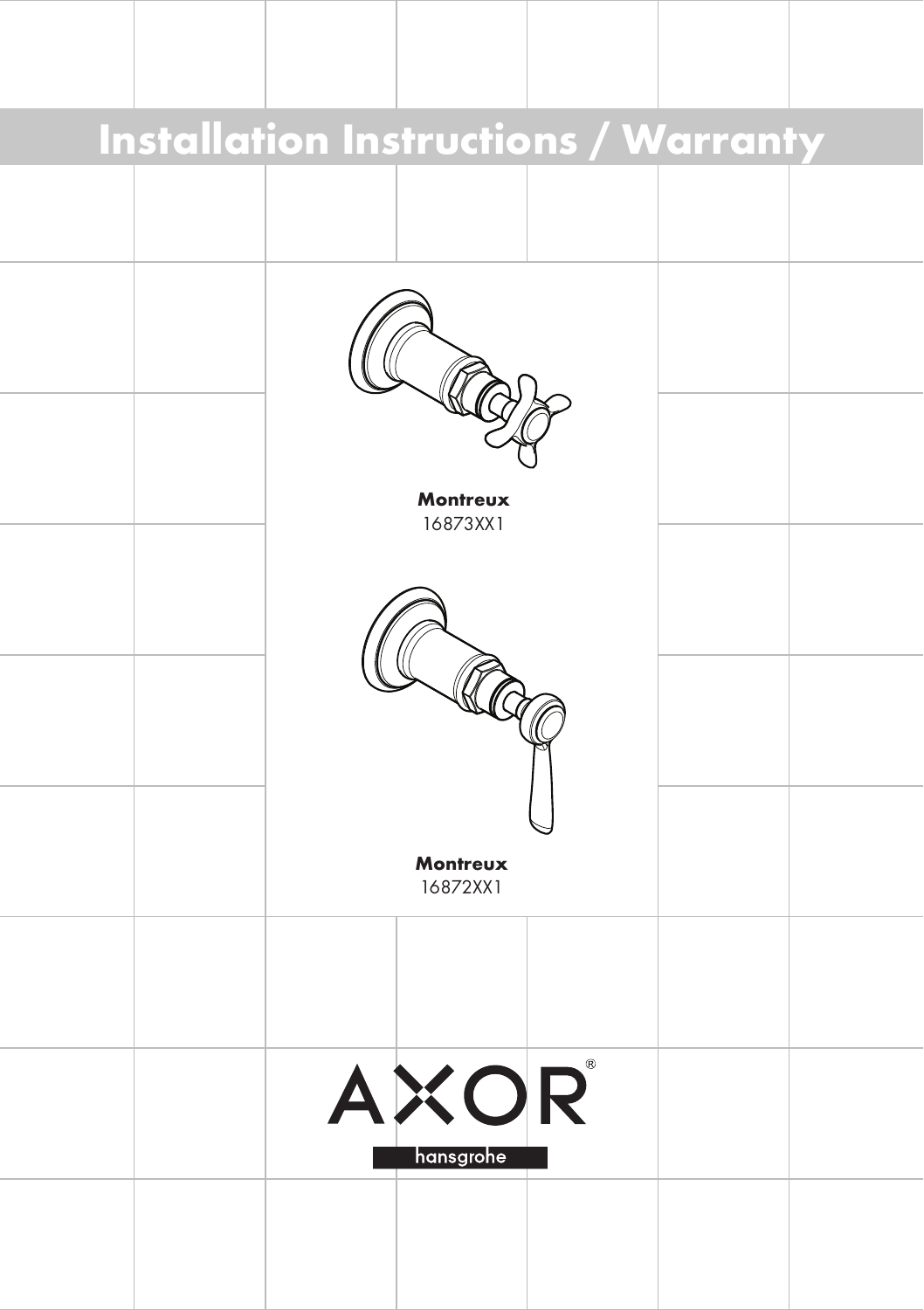Axor Montreux Volume Control Trim 16873XX1 16872XX1



16872XX1

# Installation Considerations

- This trim kit is for use with Hansgrohe volume control roughs 15974181, 15977181. •
- The rough must be installed and the wall finished and sealed prior to installation of this trim kit. •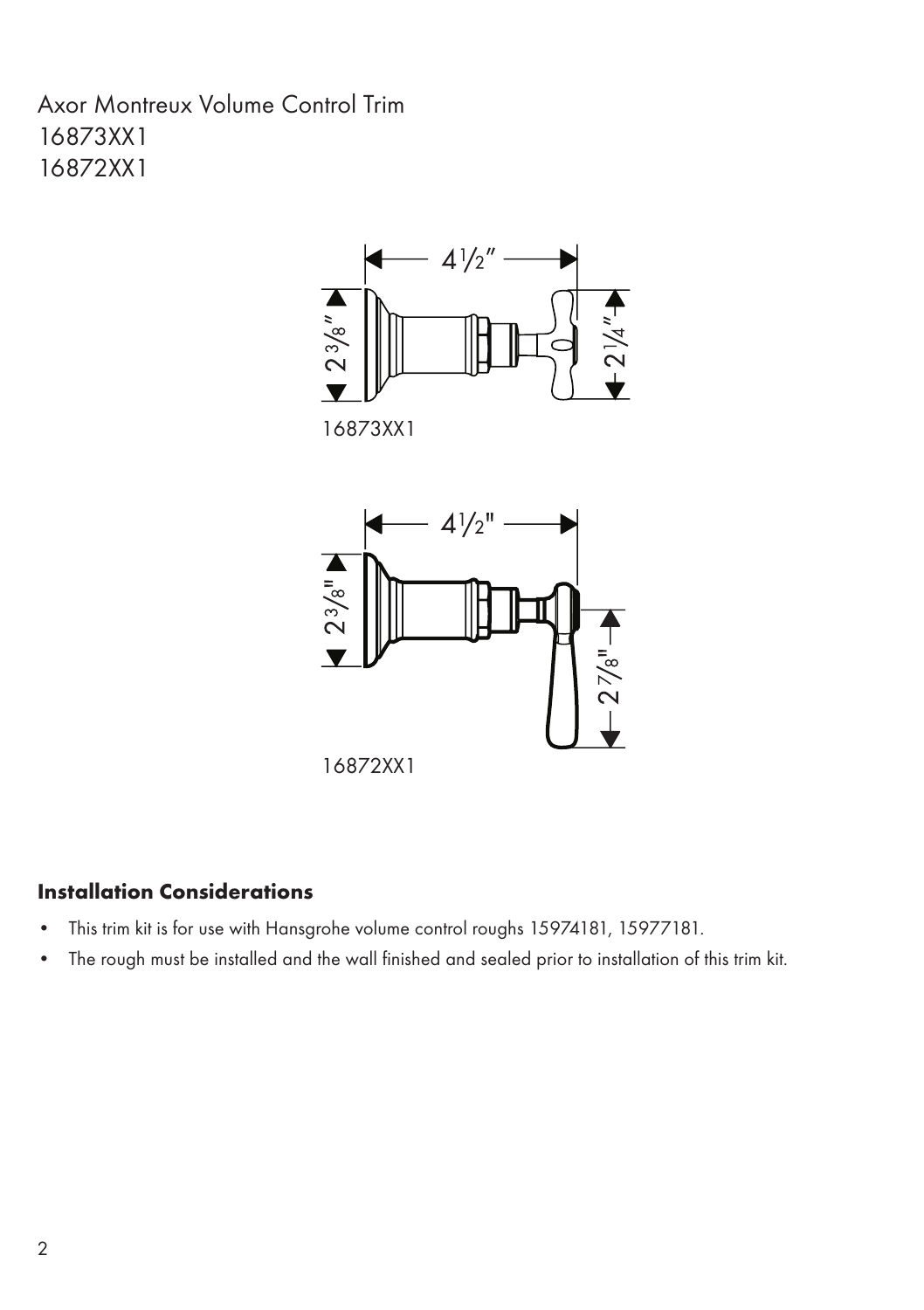# **Installation**

Remove the cap from the rough.

Cut the plaster shield so that it extends 1/16" from the surface of the finished wall.





Seal the wall around the plaster shield with waterproof sealant.



Failure to seal the wall can lead to possible water damage.

Install the slip coupling.



 $1/2''$ 

Cut the slip coupling so that it extends ½" outside the surface of the finished wall.

Install the extension spindle.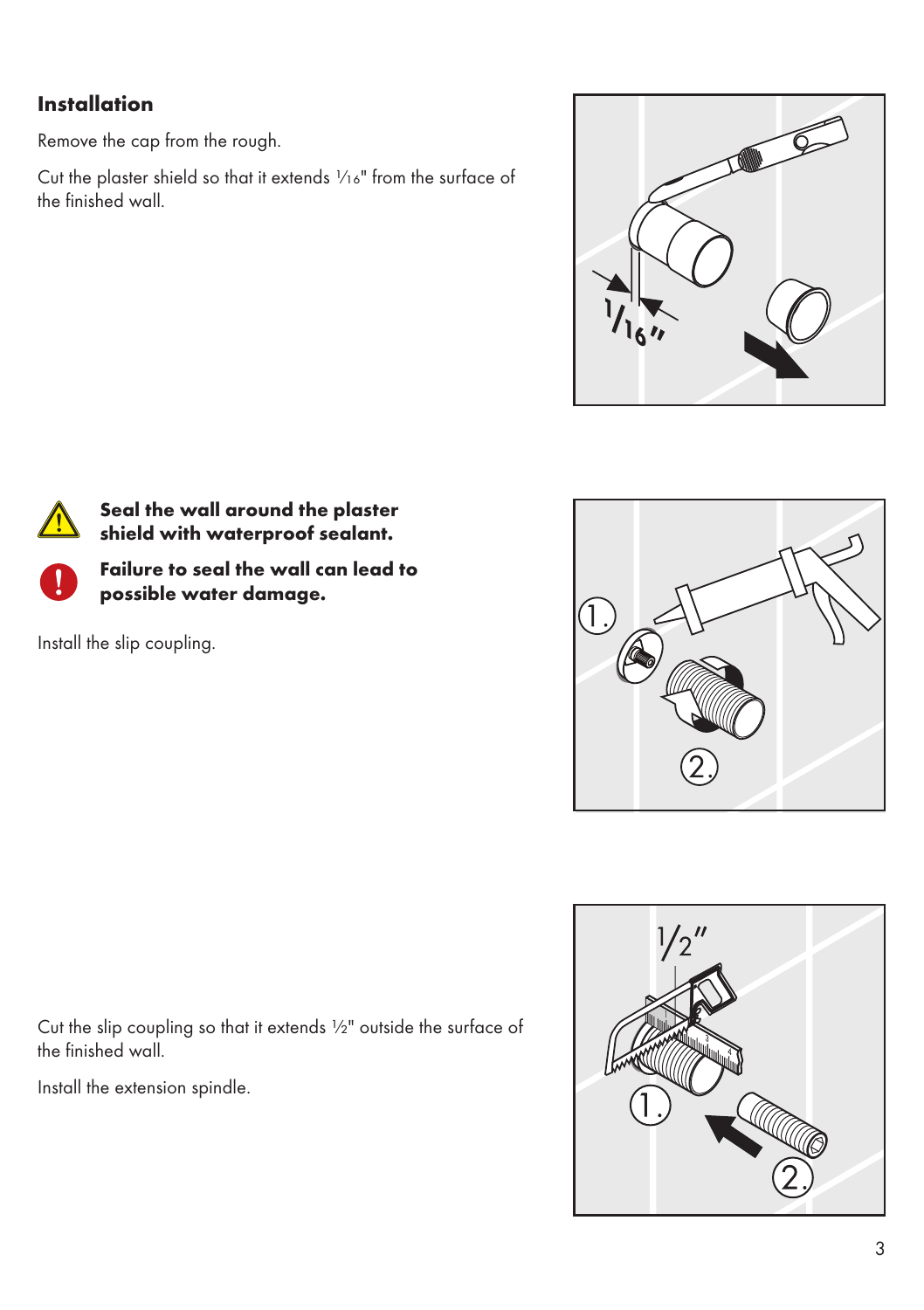Cut the extension spindle so that it extends 1¼" outside the surface of the finished wall.



Place the sealing ring against the wall.

Install the handle assembly. Rotate the flange clockwise to secure it to the slip coupling.



Install the screw cover.

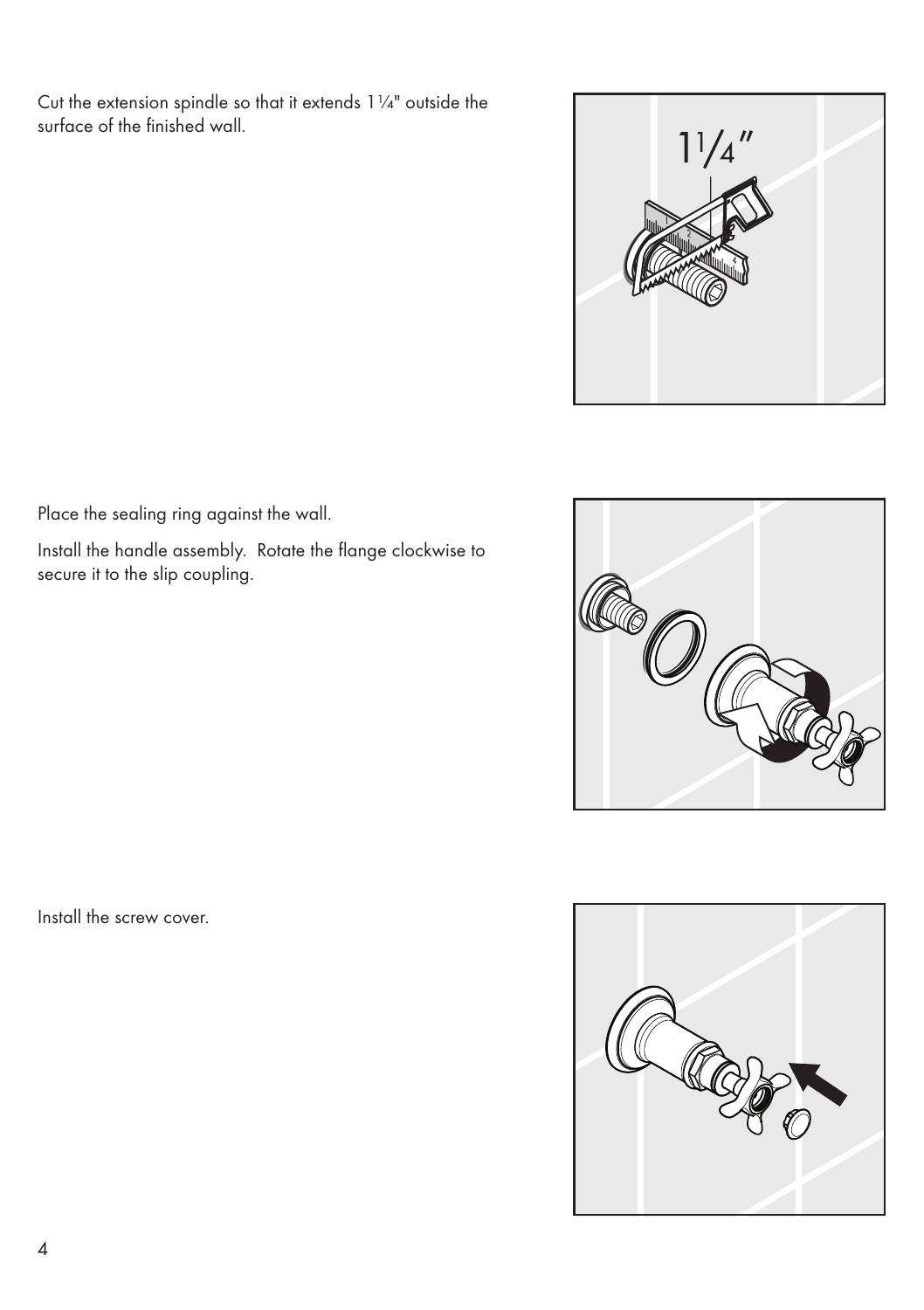# **Replacement Parts**



|                | cross handle                 | 16291XX0 |
|----------------|------------------------------|----------|
| 11             | screw cover                  | 97987000 |
| 2              | flange                       | 98578XX0 |
| 3              | fixing set                   | 96392000 |
| $\overline{4}$ | extension kit, 1" (optional) | 96370000 |
| 5              | lever handle                 | 16691XX0 |

- $XX =$  Colors<br>00 chrome
- 00 chrome<br>82 brushed
- 82 brushed nickel<br>83 polished nickel
- polished nickel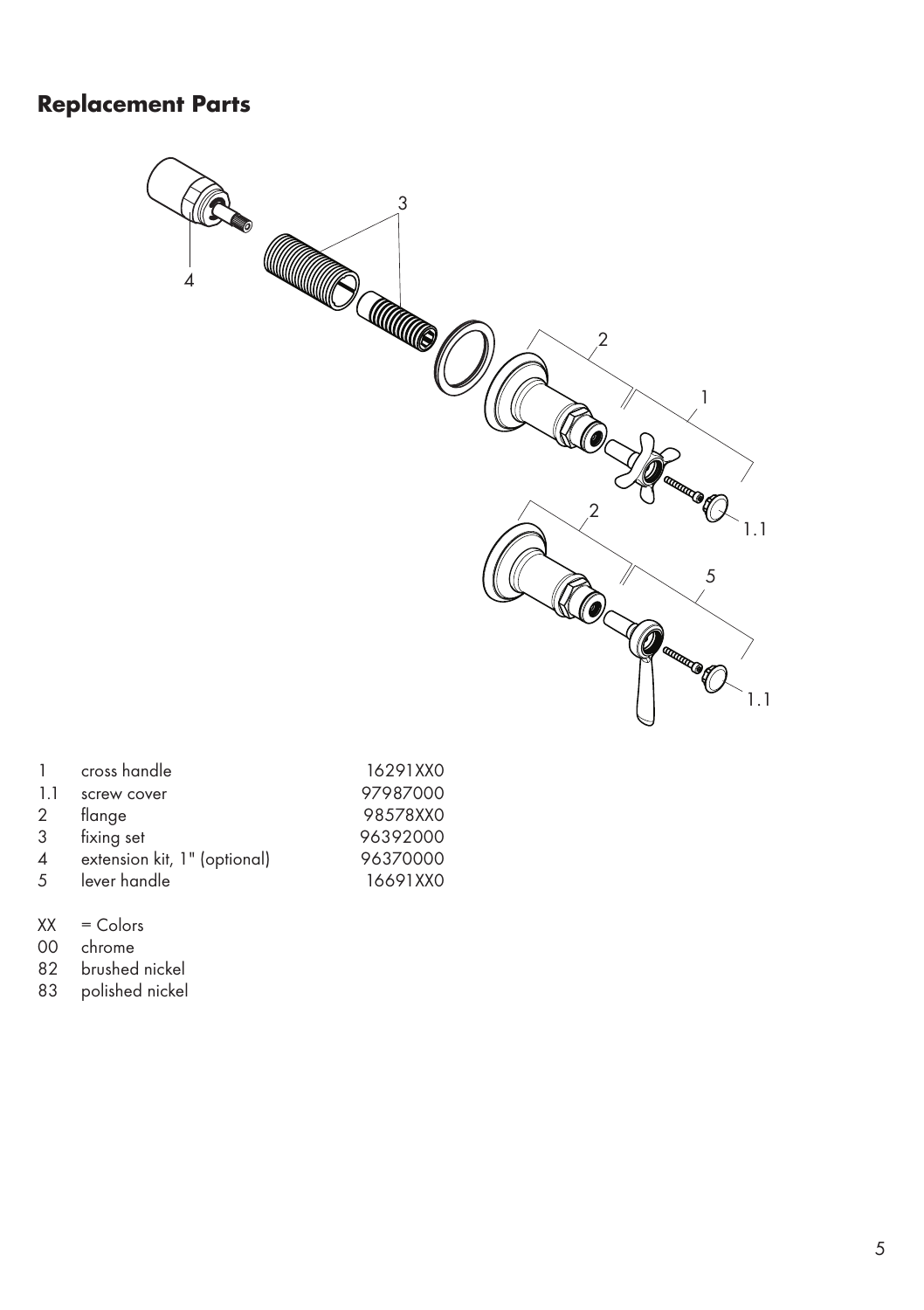## Cleaning Recommendation for Hansgrohe Products

Modern lavatory faucets, kitchen faucets, and showers consist of very different materials to comply with the needs of the market with regard to design and functionality. To avoid damage and returns, it is necessary to consider certain criteria when cleaning.

### Cleaning Materials for Faucets and Showers

Acids are a necessary ingredient of cleaning materials for removing lime, however please pay attention to the following points when cleaning faucets and showers:

- Only use cleaning materials which are explicitly intended for this type of application. •
- Never use cleaning materials which contain hydrochloric, formic, phosphoric, or acetic acid, as they cause considerable damage. •
- Never mix one cleaning material with another. •
- Never use cleaning materials or appliances with an abrasive effect, such as unsuitable cleaning powders, sponge pads, or micro fiber cloths. •

#### Cleaning Instructions for Faucets and Showers

Please follow the cleaning material manufacturer's instructions. In addition, pay attention to the following points:

- Clean the faucets and showers as and when required •
- Use the amount of cleaning product and the amount of time recommended by the manufacturer. Do not leave the cleaner on the fixture longer than necessary. •
- Regular cleaning can prevent calcification. •
- When using spray cleaners, spray first onto a soft cloth or sponge. Never spray directly onto the faucet as droplets can enter openings and gaps and cause damage. •
- After cleaning, rinse thoroughly with clean water to remove any cleaner residue. •

#### Important

Residues of liquid soaps, shampoos, and shower foams can also cause damage, so rinse with clean water after using.

Please note: if the surface is already damaged, the effect of cleaning materials will cause further damage.

#### Components with damaged surfaces must be replaced or injury could result.

Damage caused by improper treatment is not covered under the warranty.

## Limited Lifetime Consumer Warranty

This product has been manufactured and tested to the highest quality standards by Hansgrohe, Inc. ("Hansgrohe"). This warranty is limited to Hansgrohe products which are purchased by a consumer in the United States after March 1, 1996, and installed in either the United States or Canada.

#### WHO IS COVERED BY THE WARRANTY

This warranty extends to the original consumer purchaser only. This warranty is non-transferable.

### WHAT IS COVERED BY THE WARRANTY

This warranty covers only your Hansgrohe manufactured product. Hansgrohe warrants this product against defects in material or workmanship as follows: Hansgrohe will repair at no charge for parts only or, at its option, replace any product or part of the product that proves defective because of improper workmanship and/or material, under normal installation, use, service and maintenance. If Hansgrohe is unable to provide a replacement and repair is not practical or cannot be timely made, Hansgrohe may elect to refund the purchase price in exchange for the return of the product.

### LENGTH OF WARRANTY

Replacement or repaired parts of products will be covered for the term of this warranty as stated in the following two sentences. If you are a consumer who purchased the product for use primarily for personal, family, or household purposes, this warranty extends for as long as you own the product and the home in which the product is originally installed. If you purchased the product for use primarily for any other purpose, including, without limitation, a commercial purpose, this warranty extends only (i) for 1 year, with respect to Hansgrohe and Commercial products, and (ii) for 5 years, with respect to AXOR products.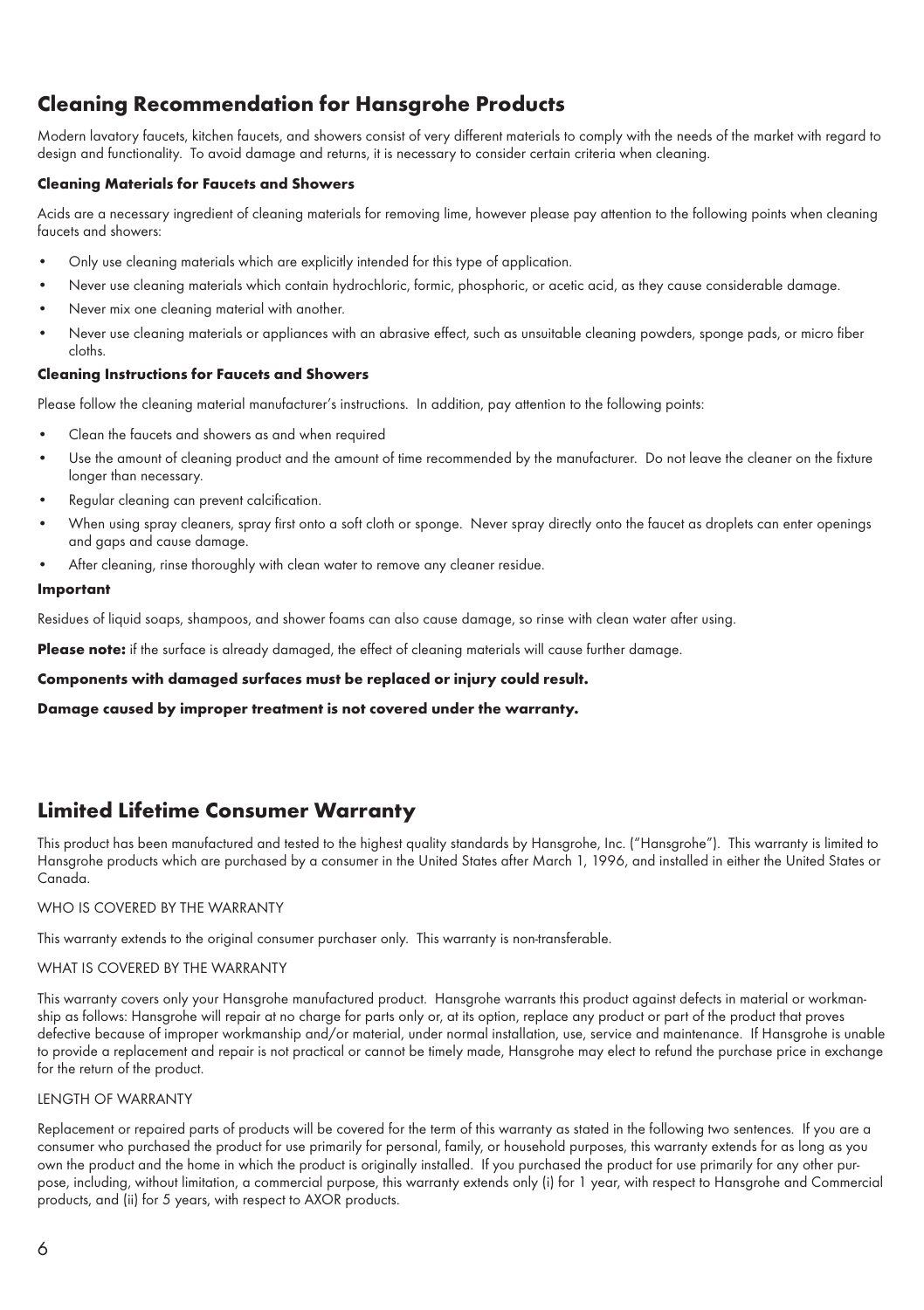#### THIS WARRANTY DOES NOT COVER, AND HANSGROHE WILL NOT PAY FOR:

- A. Conditions, malfunctions or damage not resulting from defects in material or workmanship.
- B. Conditions, malfunctions or damage resulting from (1) normal wear and tear, improper installation, improper maintenance, misuse, abuse, negligence, accident or alteration, or (2) the use of abrasive or caustic cleaning agents or "no-rinse" cleaning products, or the use of the product in any manner contrary to the product instructions. (3) Conditions in the home such as excessive water pressure or corrosion.
- C. Labor or other expenses for the disconnection, deinstallation, or return of the product for warranty service, or for installation or reinstallation of the product (including but not limited to proper packaging and shipping costs), or for installation or reinstallation of the product.
- D. Accessories, connected materials and products, or related products not manufactured by Hansgrohe.

#### TO OBTAIN WARRANTY PARTS OR INFORMATION

Contact your Hansgrohe retailer, or contact Technical Service at:

Hansgrohe Inc. 1492 Bluegrass Lakes Parkway Alpharetta GA 30004 Toll-free (800) 334-0455.

In requesting warranty service, you will need to provide

- 1. The sales receipt or other evidence of the date and place of purchase.
- 2. A description of the problem.
- 3. Delivery of the product or the defective part, postage prepaid and carefully packed and insured, to Hansgrohe Inc. 1492 Bluegrass Lakes Parkway, Alpharetta, Georgia 30004, Attention: Technical Service, if required by Hansgrohe.

When warranty service is completed, any repaired or replacement product or part will be returned to you postage prepaid.

#### EXCLUSIONS AND LIMITATIONS

REPAIR OR REPLACEMENT (OR, IN LIMITED CIRCUMSTANCES, REFUND OF THE PURCHASE PRICE) AS PROVIDED UNDER THIS WAR-RANTY IS THE EXCLUSIVE REMEDY OF THE PURCHASER. HANSGROHE NEITHER ASSUMES NOR AUTHORIZES ANY PERSON TO CREATE FOR IT ANY OBLIGATION OR LIABILITY IN CONNECTION WITH THIS PRODUCT.

HANSGROHE SHALL NOT BE LIABLE TO PURCHASER OR ANY PERSON FOR ANY INCIDENTAL, SPECIAL, OR CONSEQUENTIAL DAM-AGES, ARISING OUT OF BREACH OF THIS WARRANTY OR ANY IMPLIED WARRANTY (INCLUDING MERCHANTABILITY).

Some States do not allow the exclusion or limitation of incidental or consequential damages, so the above limitation or exclusion may not apply to you. This warranty gives you specific legal rights, and you may have other rights which vary from State to State. You may be required by law to give us a reasonable opportunity to correct or cure any failure to comply before you can bring any action in court against us under the Magnuson-Moss Warranty Act.

### PRODUCT INSTRUCTIONS AND QUESTIONS

Upon purchase or prior to installation, please carefully inspect your Hansgrohe product for any damage or visible defect. Prior to installing, always carefully study the enclosed instructions on the proper installation and the care and maintenance of the product. If you have questions at any time about the use, installation, or performance of your Hansgrohe product, or this warranty, please call or write to us or call us toll-free at 800 334 0455.